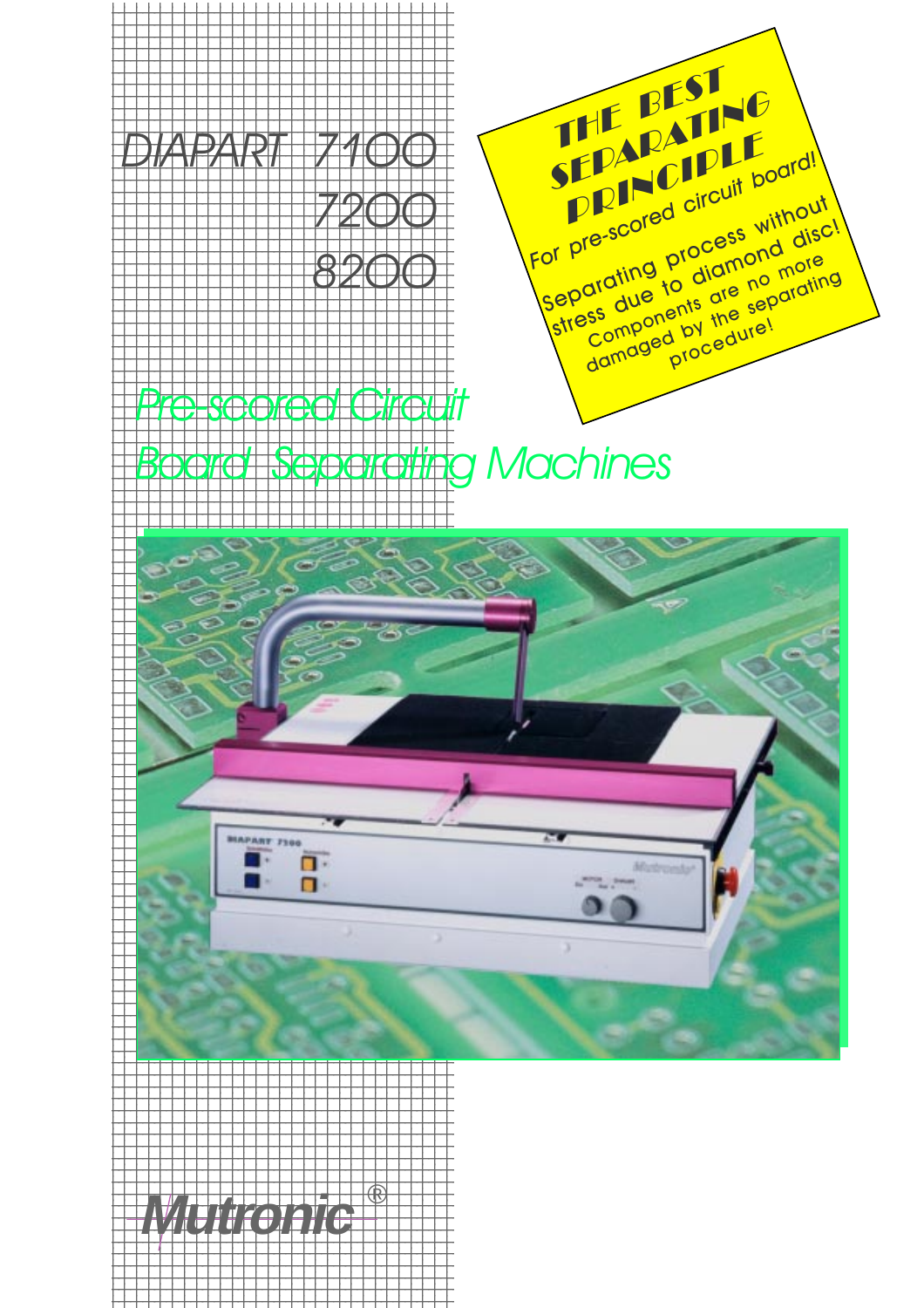# **CONTENTS**

### DIAPART 71OO/72OO Pre-scored Circuit Board cutter

| (for circuit boards with scribed panels) |      |   |
|------------------------------------------|------|---|
| Description                              | Page | 3 |
| Separating without stress on components  | Page | 4 |
| Manual Clamping                          | Page | 5 |
| Technical data                           | Page | 6 |
| Advantages of the system                 | Page |   |
| Technical data                           | Page | 8 |
| <b>Dimensions</b>                        | Page | 9 |

DIAPART 74OO Separating automatic machine (for circuit boards without slots) Description\* Page 10

\* Separate literature DIAPART 74OO with detailed information and technical data available on request.

### DIAPART 82OO Pre-scored Circuit Board cutter

| (for circuit boards with milled grooves) |         |             |
|------------------------------------------|---------|-------------|
| Description                              | Page 11 |             |
| Technical data                           | Page    | $\sqrt{12}$ |
| Scored circuit board design (variants)   | Page 13 |             |
| Technical data                           | Page 14 |             |
| <b>Dimensions</b>                        | Page    | -15         |

#### DIAVAC Exhaust Equipment

| Description            | Paae | - 16 |
|------------------------|------|------|
| Technical specialities | Page | - 16 |

#### ACCESSORIES DIAVAC 7200 / 8200

Description **Page 17** 

### Note:

Brochures and other information publications sometimes need updating, supplementing and correction after only a very short time, thanks to constant advances in the pace of new and further developments of products and machine options.

We have therefore decided to print most of our brochures ourselves. This enables us to provide speedy and constantly updated issues of requested information. We would, however, ask you to forgive the difference in printing quality when compared to high-gloss offset printing methods. You can also avail of information with high-resolution illustrations in the internet.

The machines illustrated in the pages of this brochure are mainly depicted with optional expansions. The price list contains further details relating to accessories and optional equipment. Please contact us if you feel you need further clarification. The illustrations of machines, options and accessories may deviate from the colour, shape and design, both technical and constructional, of the delivered goods.

You can find information on other Mutronic products (along with information on trade exhibitions) in the internet under: www.mutronic.de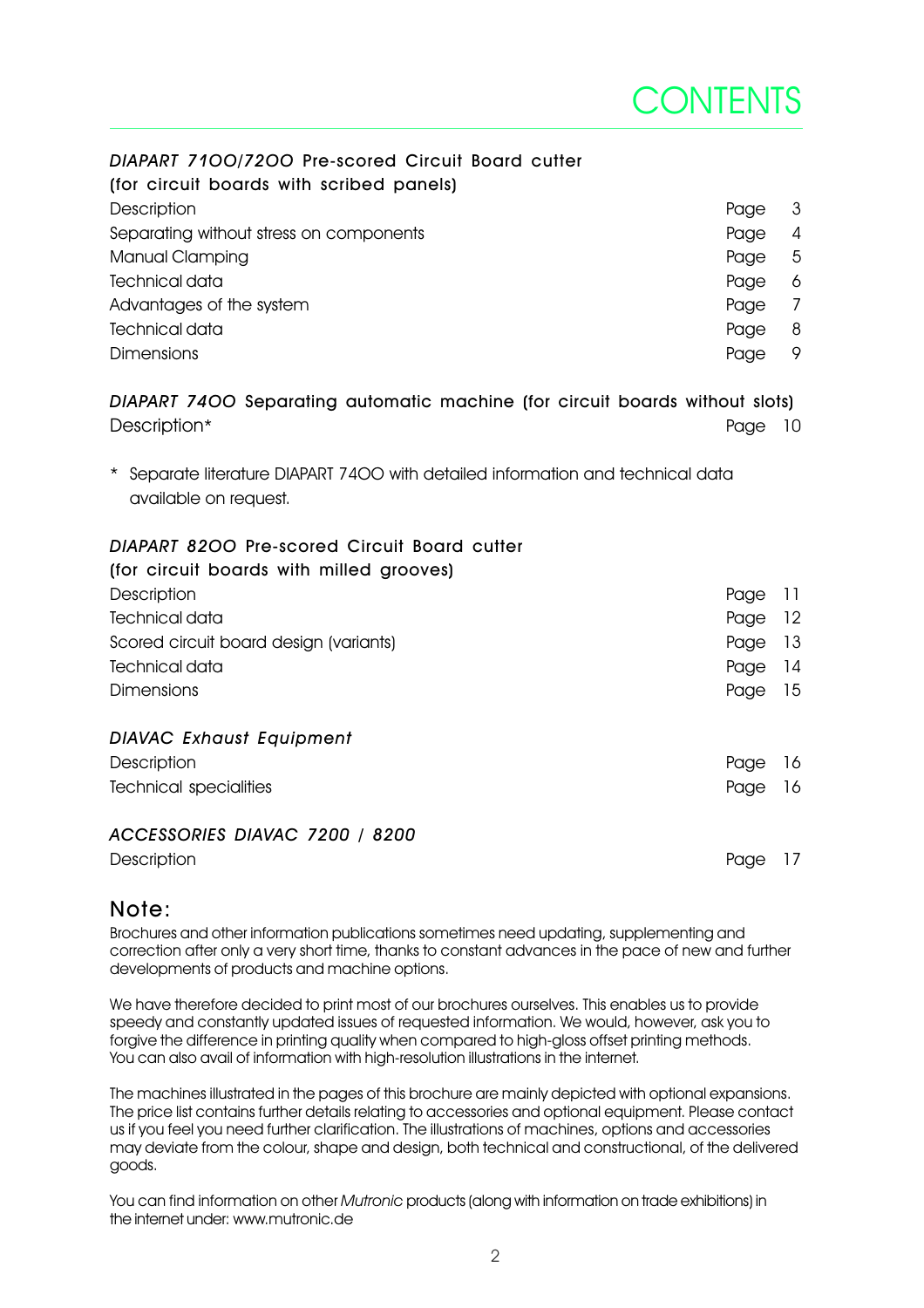# DIAPART 7100/720C

## Pre-scored Circuit Board's with *scribed panels*



PBC boards with scribed panels are divided by a thin diamond cutting disk.

The cutting procedure is smooth and free of unravelling. The cut edge is almost perfect. Components are not damaged by the stress-free procedure.

### DIAPART 71OO

The panel feed is manual. The respective scriber marking to be cut is laid on a special guide rail and centered automatically.



Subsequent sliding through of the panel permits the cutting operation to be completed in seconds. The residual dust is extracted.



## DIAPART 72OO

The panel feed is manual. The respective scriber marking to be cut is laid on a special quide rail and centered automatically.

Subsequent sliding through of the panel permits the cutting operation to be completed in seconds. The residual dust is extracted.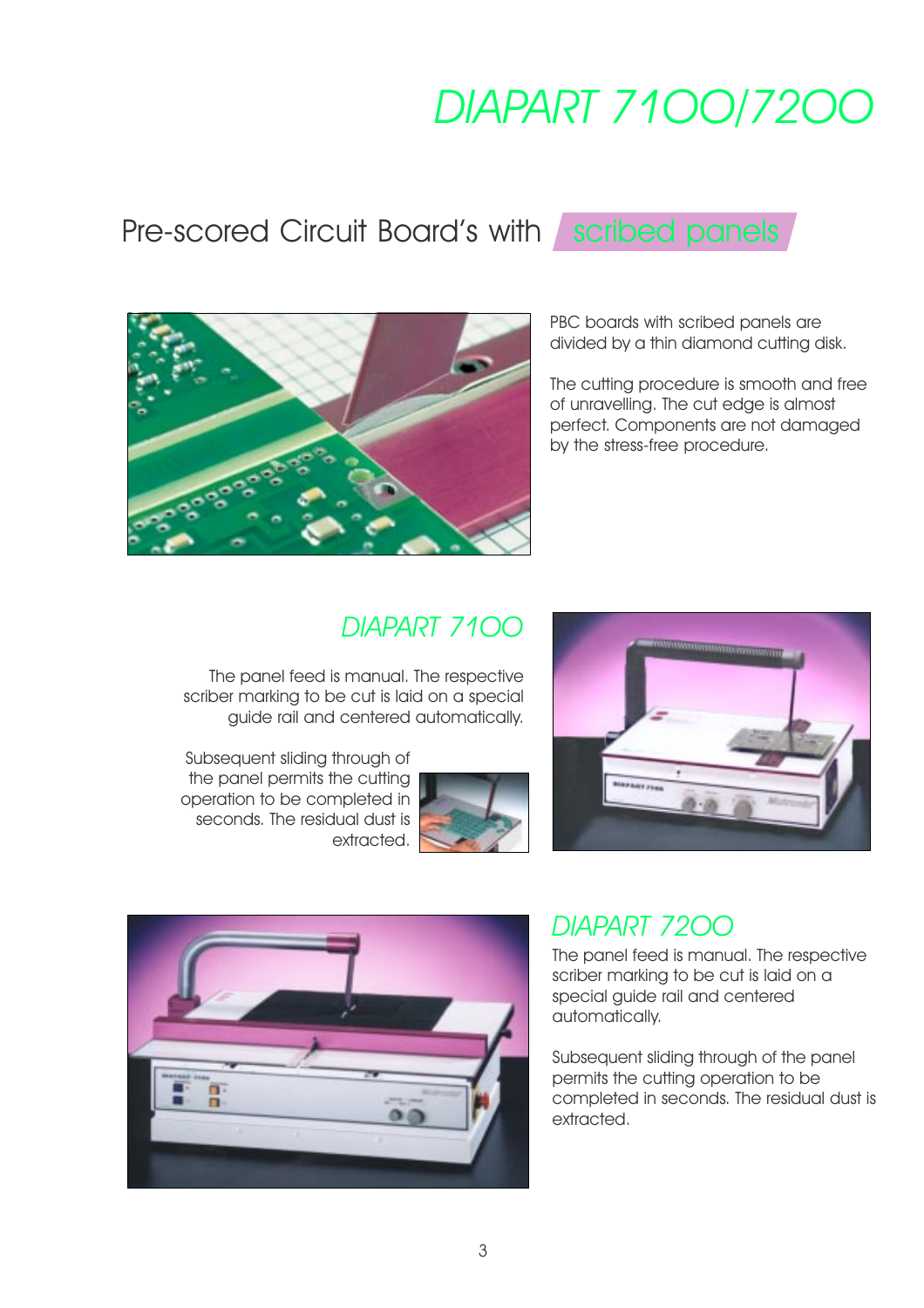# SEPARATING PROCEDURE FREE OF STRESS - THEREFORE, NO LONG-TERM FAILURE!

With the DIAPART 7100/7200, Pre-scored circuit boards are separated especially gentle by a diamond cutting-off wheel WITHOUT STRESS ON COMPONENTS! Long-term failures of components do not occur, especially to chip capacitors, which are positioned immediately next to the separating line.

## Further advantages of the DIAPART cutting process:



#### High packing density, thanks to component mounting close to the edge:

A guarantee that components with a minimum mounting clearance of only 0.15 mm to the outer edge remain undamaged during cutting!



#### Panels with components projecting beyond the edge:

The diamond disk cuts the panels in the safe area below the components without coming into contact with these.



## Unravelling:

Cutting with punch, roller or keyway systems is economical, but has

disadvantages:

- Functional breakdown due to fibres in mechanical components
- Hand injuries during insertion
- large dimensional tolerances



## Smooth cut!

With the DIAPART 71OO/72OO Pre-scored board separating saw, boards are separated precisely. Without setting-up costs!

#### Result:

- Clean, smooth cutting edges without fibres emerging
- Absolute, reproducible accuracy
- No danger of injuries to hands on contact
- No long fibres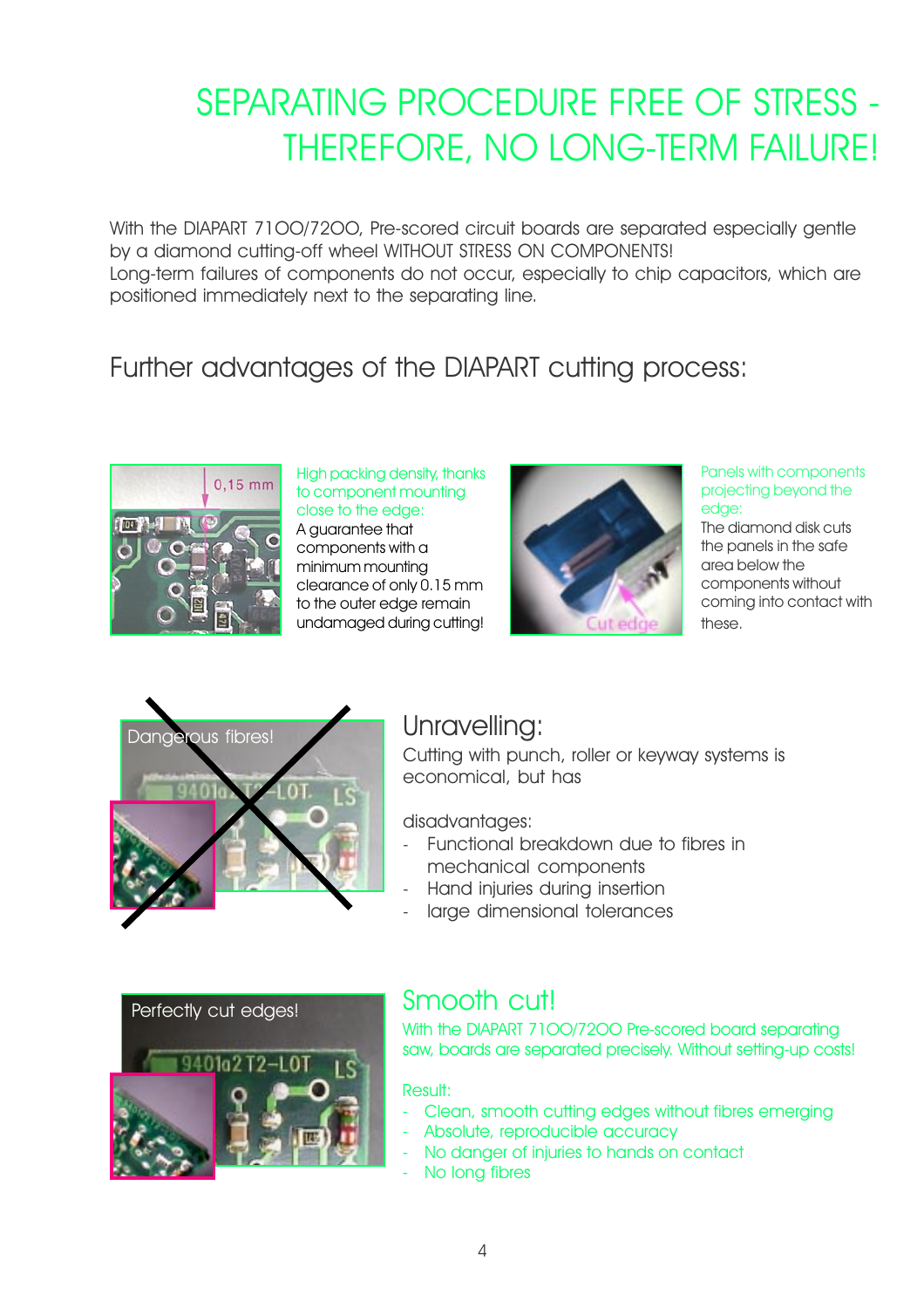# DIAPART 720C

# Cutting Circuit Boards with Cut Grooves MANUAL CLAMPING for



Clamping lever up



Clamping lever down



Clamping lever from the front

All formats of boards can be clamped from the top very quickly and securely by manual clamping.

The clamping lever can be locked automatically in the uppermost position.

The clamping lever is loosened with one hand and lowered onto the board.

On the bottom, the clamping lever is fitted with an 8 mm thick conductive foam material.

The suction cleaning from the top is not affected.

- Advantages: Even pressure onto the components
	- Fitted with an electrical table drive, the machine becomes semiautomatic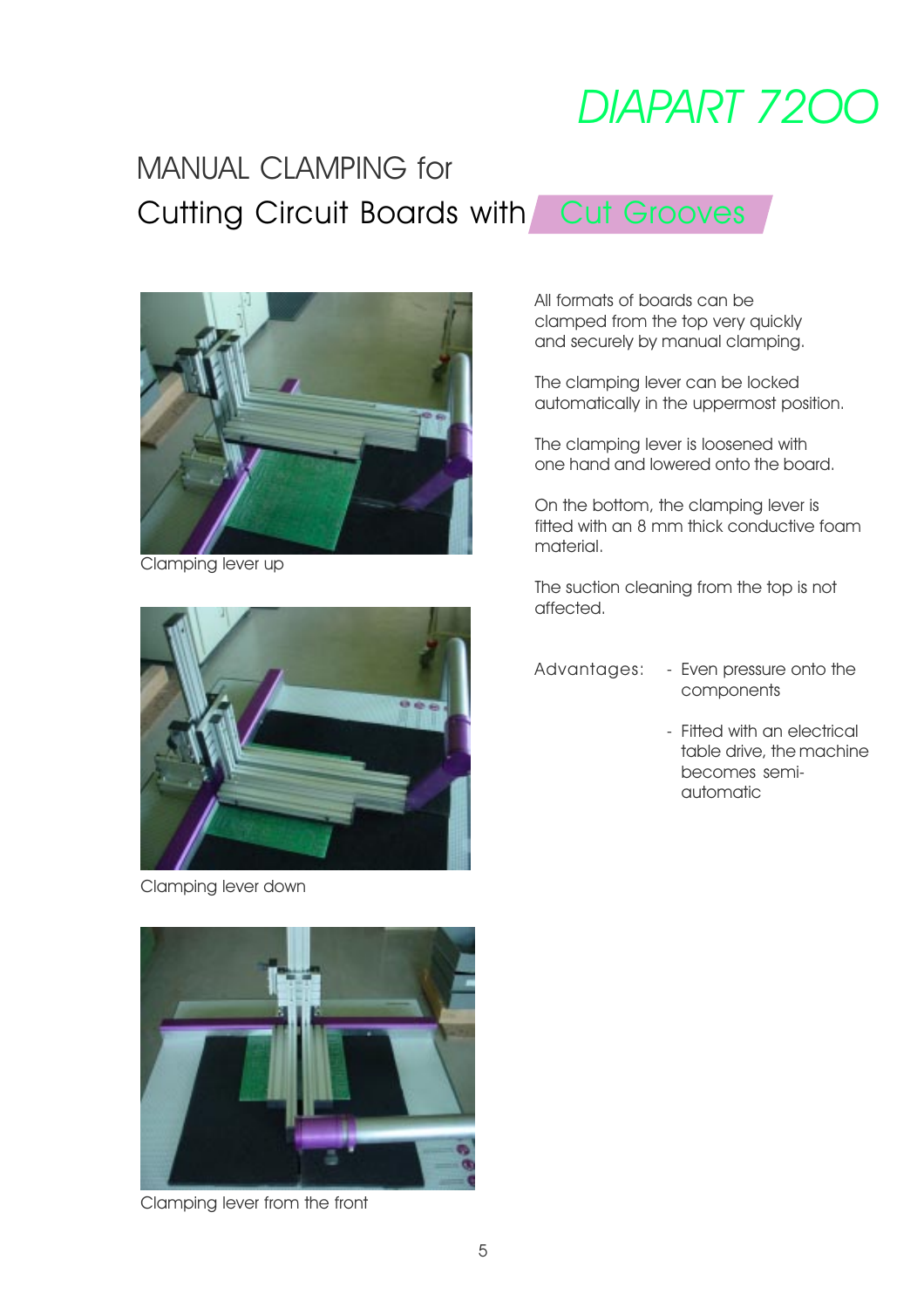# TECHNICAL DATA: DIAPART 7100/720

1 1 123456789012345678901234567890121234567890123456789012345678901212345678901 123456789012345678901234567890121234567890123456789012345678901212345678901 1 1

1 1 123456789012345678901234567890121234567890123456789012345678901212345678901 1 1 1 1 123456789012345678901234567890121234567890123456789012345678901212345678901 1 1 1 1 123456789012345678901234567890121234567890123456789012345678901212345678901 1 1 123456789012345678901234567890121234567890123456789012345678901212345678901 123456789012345678901234567890121234567890123456789012345678901212345678901 1 1 1 1 12345678901234567890123456789012345678901234567890123456789012345678901234567890023456789012345678901234567890 12345678901234567890123456789012345678901234567890123456789012345678901234567890123456789012345678901234567890 1 1 12345678901234567890123456789012345678901234567890123456789012345678901234567890123456789012345678901212345678

123456789012345678901234567890121234567890123456789012345678901212345678901 123456789012345678901234567890121234567890123456789012345678901212345678901 123456789012345678901234567890121234567890123456789012345678901212345678901 1 1 123456789012345678901234567890121234567890123456789012345678901212345678901 123456789012345678901234567890121234567890123456789012345678901212345678901 123456789012345678901234567890121234567890123456789012345678901212345678901 123456789012345678901234567890121234567890123456789012345678901212345678901 123456789012345678901234567890121234567890123456789012345678901212345678901 123456789012345678901234567890121234567890123456789012345678901212345678901 123456789012345678901234567890121234567890123456789012345678901212345678901 123456789012345678901234567890121234567890123456789012345678901212345678901

Purpose of utilisation:

For pre-cut, pre-scored circuit boards, SMD or conventionally, one or both sides populated  $\Box$ or without insertion

Advantages:

- 1 1 - High cutting performance up to 100 mm/sec. **The analysis of the contract of the second second second second second** 1 1
- Absolutely accurate cutting edges with high dimensional accuracy, **Alternative and State and Alternative accuracy** 123456789012345678901234567890121234567890123456789012345678901212345678901 1 1 12345678901234567890123456789012345678901234567890123456789012345678901234567890123456789012345678901212345678 1 1 without unravelling!
- The scriber markings on the PBC panels can be produced cheaper and stronger: **The Ranking** a) A scribing depth of ca. 0.3 mm is sufficient. The string string the string of the string of the string of the string of the string of the string of the string of the string of the string of the string of the string of t 123456789012345678901234567890121234567890123456789012345678901212345678901
	- 123456789012345678901234567890121234567890123456789012345678901212345678901 1 1 1 1 b) Only one side need be scribed.
- The continuous height adjustment of the diamond cutter means that PBC's with projecting  $\mathbb H$ 123456789012345678901234567890121234567890123456789012345678901212345678901 components can also be cut without damaging them. The thermal components can also be cut without damaging them.
- Dust is extracted efficiently by specially developed dust conveyer chambers.
- Conductor paths can extend to the furthest edge of the individual panels, and components can be fitted up to a distance of 0.3 mm from the edge of the PBC without any problem.  $\Box$ 123456789012345678901234567890121234567890123456789012345678901212345678901
- No mechanical overloading occurs during cutting. The final material contract the test of
- The machine is earthed to protect touch-sensitive parts. The content was contained in the
- The compact construction permits operation on every level working table. 123456789012345678901234567890121234567890123456789012345678901212345678901

Further details:

| DIAPART 7100:        | - for small to middle sized pre-scored circuit boards.                                                                                                                                                                                                                                                                                                                                                                                                                                               |
|----------------------|------------------------------------------------------------------------------------------------------------------------------------------------------------------------------------------------------------------------------------------------------------------------------------------------------------------------------------------------------------------------------------------------------------------------------------------------------------------------------------------------------|
|                      | Component height up to 5 mm (see page 7, figure 4).                                                                                                                                                                                                                                                                                                                                                                                                                                                  |
|                      | Rigid table: the pre-scored circuit board is moved on the steel guide across<br>the diamond milling disc and separated in this way (see page 7, figures 5 and 6).<br>- The milling disc can be lowered without steps; due to this, cutting can be carried out<br>under overhanging components (connectors etc.) (See page 5).                                                                                                                                                                        |
| <b>DIAPART 7200:</b> | Suitable for all sizes, which are known to us.<br>$\sim 10^{-1}$<br>Component height up to 18 mm (see page 7, figure 10).<br>$\blacksquare$<br>Slide table: the pre-scored circuit board is positioned on the steel guide.<br>$\sim 10$<br>It is moved by the slide table to the diamond milling disc and cut in this way.<br>- The steel guide with milling disc can be lowered without step; due to this<br>cutting can be carried out under overhanging components (plugs, etc.)<br>(See page 4). |

Working procedure:

The pre-scored circuit board is placed with the scored groove onto the polished steel guide and moved forward. (71OO). Din this way, a 0.25 mm thick diamond disc cuts the pre-scored board directly in the scored groove.

The machine, type 72OO has, in addition, a slide table with prismatic guide and a larger usable height.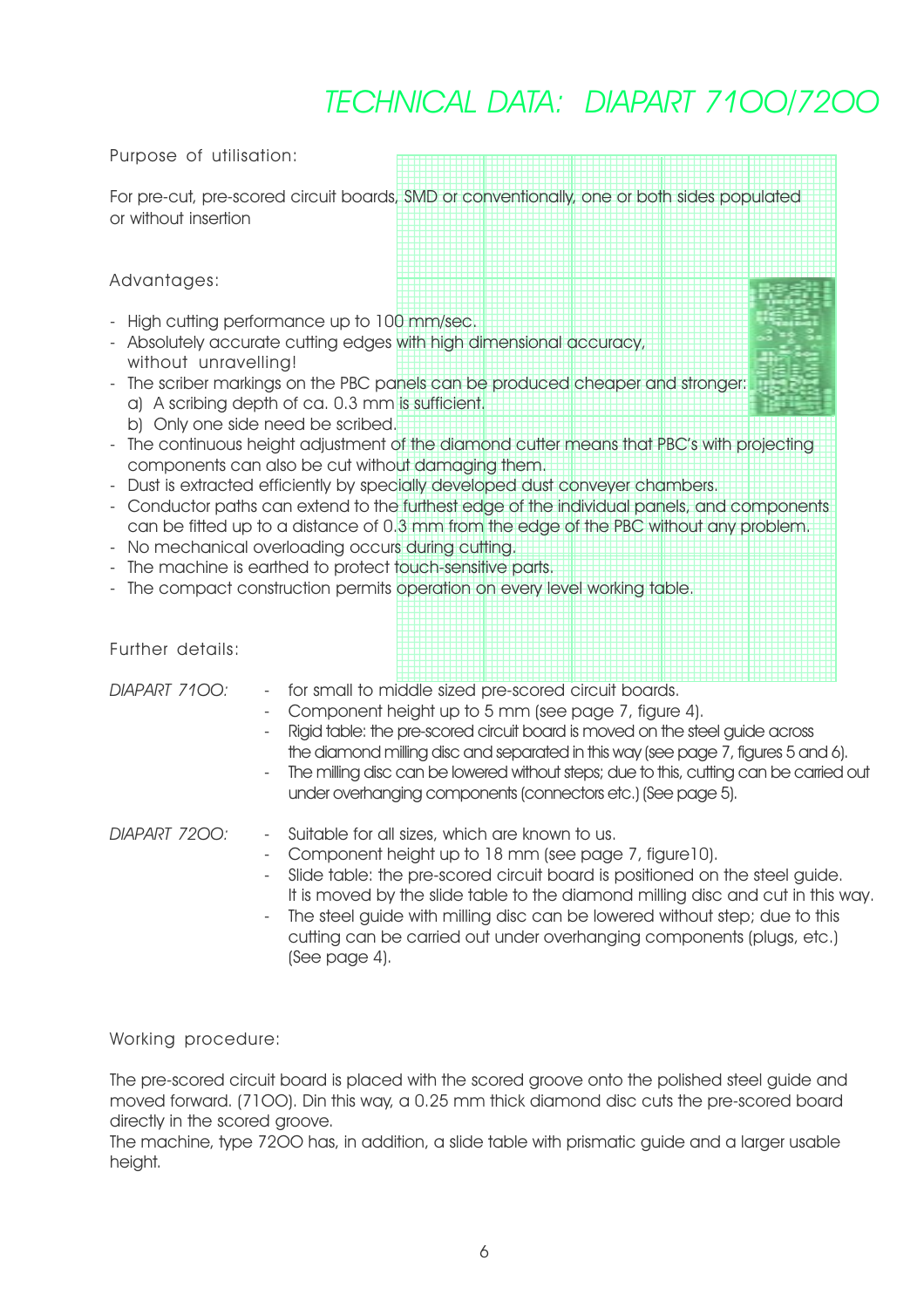## ADVANTAGES OF THE NEW PRE-SCORED BOARD SEPARATING SYSTEM DIAPART 7100/7200:

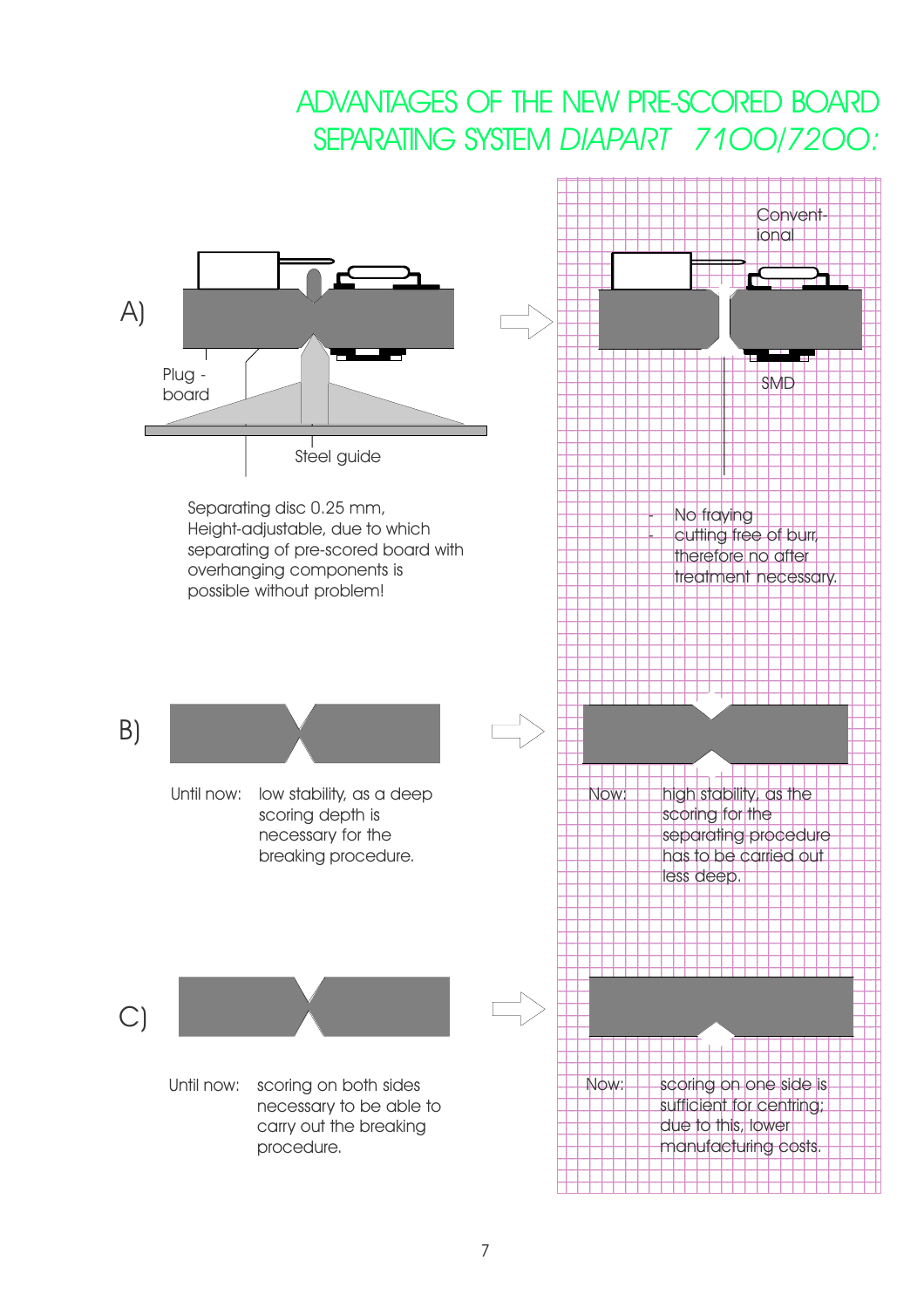## TECHNICAL DATA:

| DIAPART 7100 |  |
|--------------|--|
|--------------|--|

Area of application: For smaller format panels For panel dimensions (up to 150 mm edge length) up to 320 mm and more Speed: 3000 - 12000 min<sup>-1</sup> 2000 - 10000 min<sup>-1</sup>

Motor output: 600 Watts 1200 Watts

Power output ca. 200 Watt ca. 200 Watt ca. 400 Watt

Switching-on time: 100% (cont. operation) 100% (cont. operation)

Cutting height: 0 - 2 mm 0 - 3 mm

electronic torque cutoff,<br>
load-dependent<br>
load-dependent

cutting ca. 78 dbA

wrist joint band

DIAPART 7200

Panel height: max. 5 mm<sup>1)</sup> max. 18 mm<sup>1)</sup>

Traversing path: Traversing path:  $\frac{310}{2}$  mm slide table path (450)

Tool:  $\emptyset$  63 mm x 0,25 mm<sup>2</sup>  $\emptyset$  100 mm x 0,2, 0,3, 0,4 mm<sup>2</sup>

Dimensions: see dimensional drawing see dimensional drawing

Weight: Ca. 14 kg ca. 26 kg

Connected load: 230 V/ 50 Hz 230 V/ 50 Hz / 16 A

Noise level: idling ca. 72 dbA idling ca. 71 dbA<br>cutting ca. 78 dbA in cutting ca. 78 dbA

ESD-Protection: earth connection for earth connection for earth connection for earth connection for wrist ioint band

Working temperature:  $+15^{\circ}$  to  $25^{\circ}$  C  $+15^{\circ}$  to  $25^{\circ}$  C

Special characteristics: overheating cutoff, overheating cutoff, load-dependent tacho-control motor speed, tacho-control motor speed, special-V-belt

1) See dimensional drawing page 9

2) DIAPART-pre-scored board separating devices, for safety reasons, are designed for exclusive use of DIATOOL saw blades and separating discs. See price list.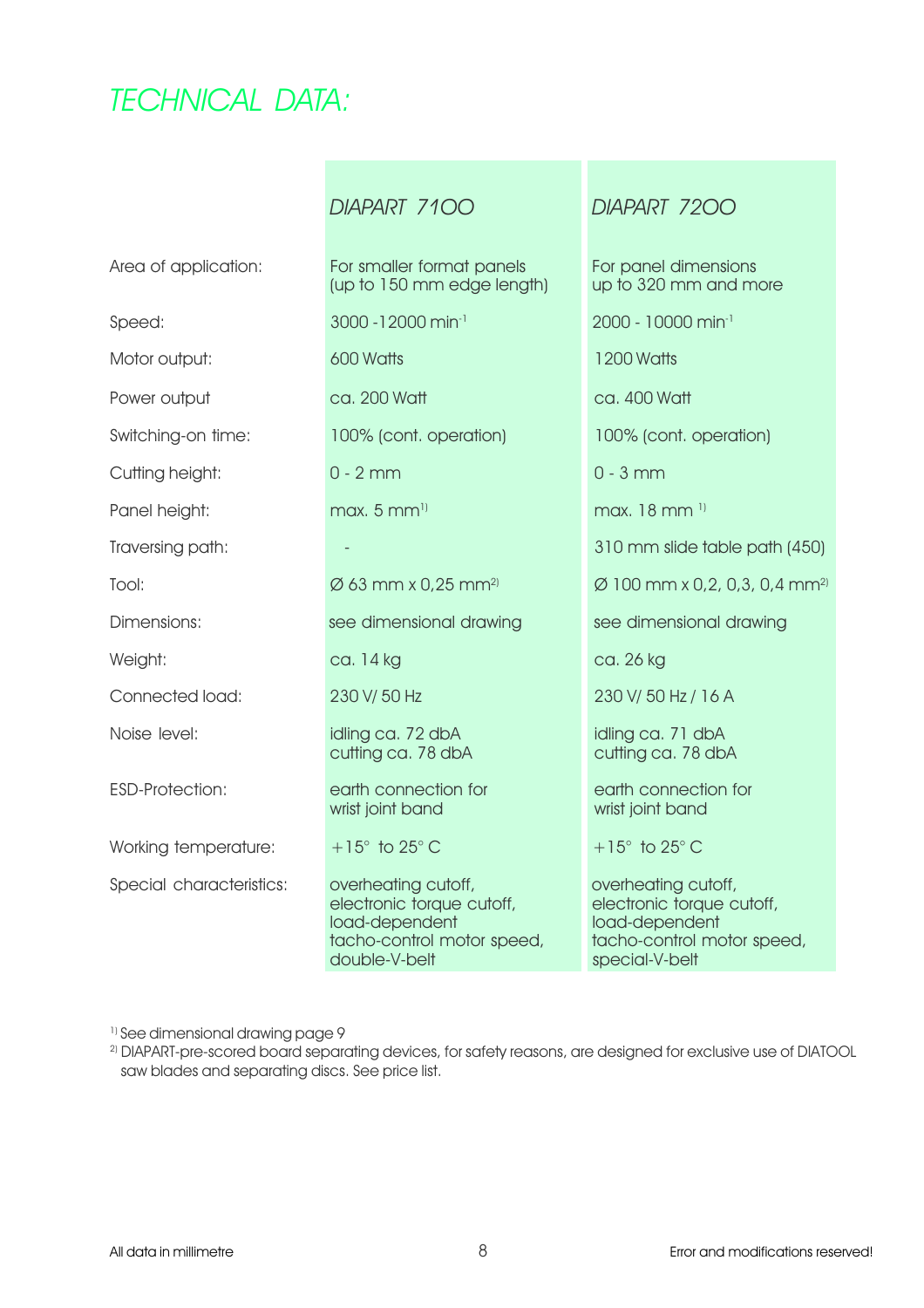# DIMENSIONS DIAPART 71OO:



## DIMENSIONS DIAPART 72OO:







Figure 7 Figure 8 Figure 9

 $\frac{1}{2}$ 



Figure 10 Figure 11 Figure 12

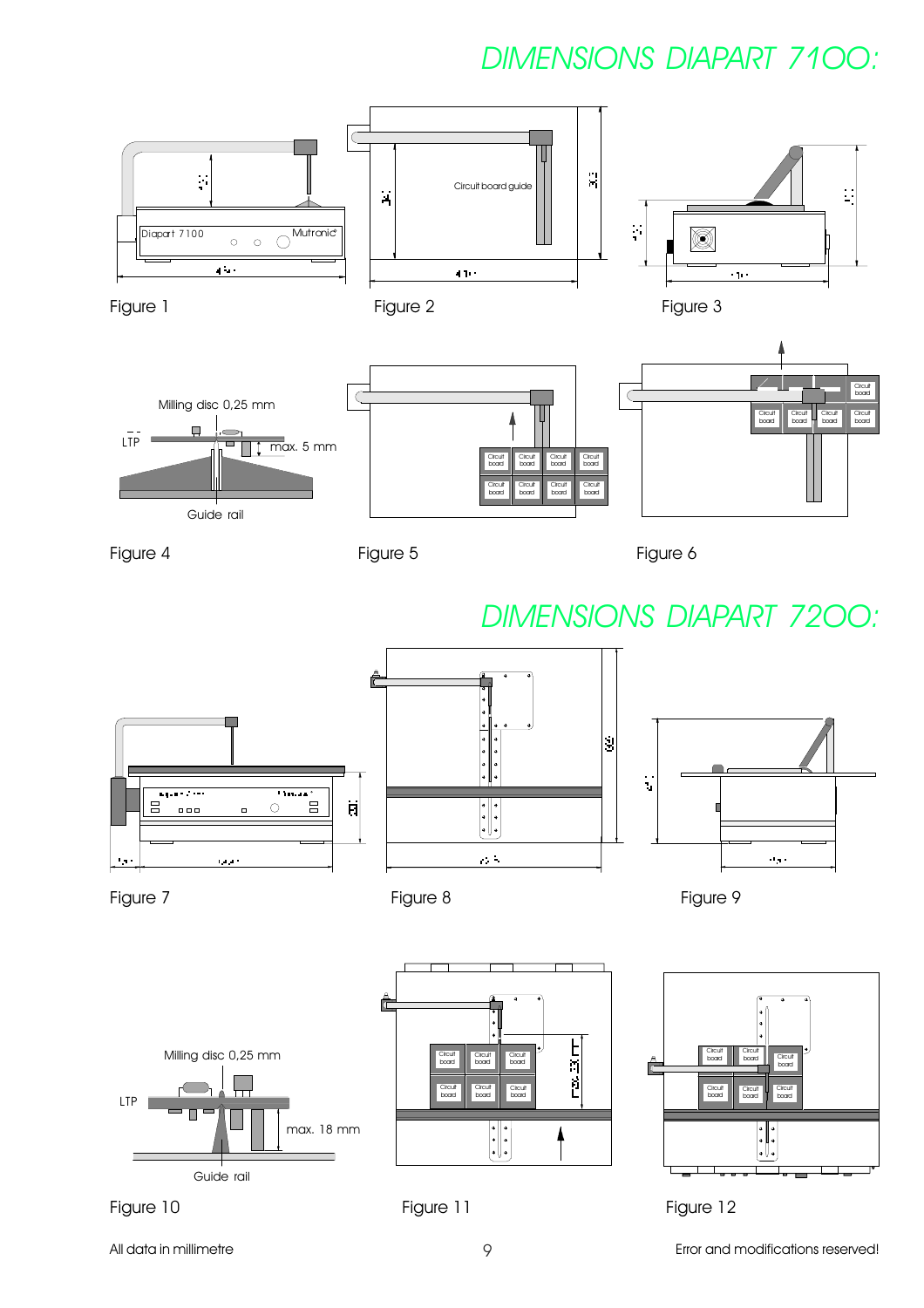# DIAPART 74OO

# Circuit board sepa-ration automatic device



For the manufacture of medium and large series in one ore more shift operation, we supply CNC-controlled automatic devices with manual or automatic feed and removal.

The DIAPART 74OO, based on a specially designed modular system, is manufactured to customer specification.



## Cutting quality

The cutting edge is perfect: Smooth and without fraying out

The precision of the cut is 0.05 mm.

The pre-scored circuit boards are separated by a thin diamond disc (Picture). The separating procedure is carried out smooth and without stress. Dust is sucked off at the same time.

## Clamping systems

Holding of the separated pre-scored board is carried out by vacuum (figure) or by mechanical devices for nutzen fitted on one or both sides.

Removing devices, automatic handling systems and pallet devices are designed to customer requirements.

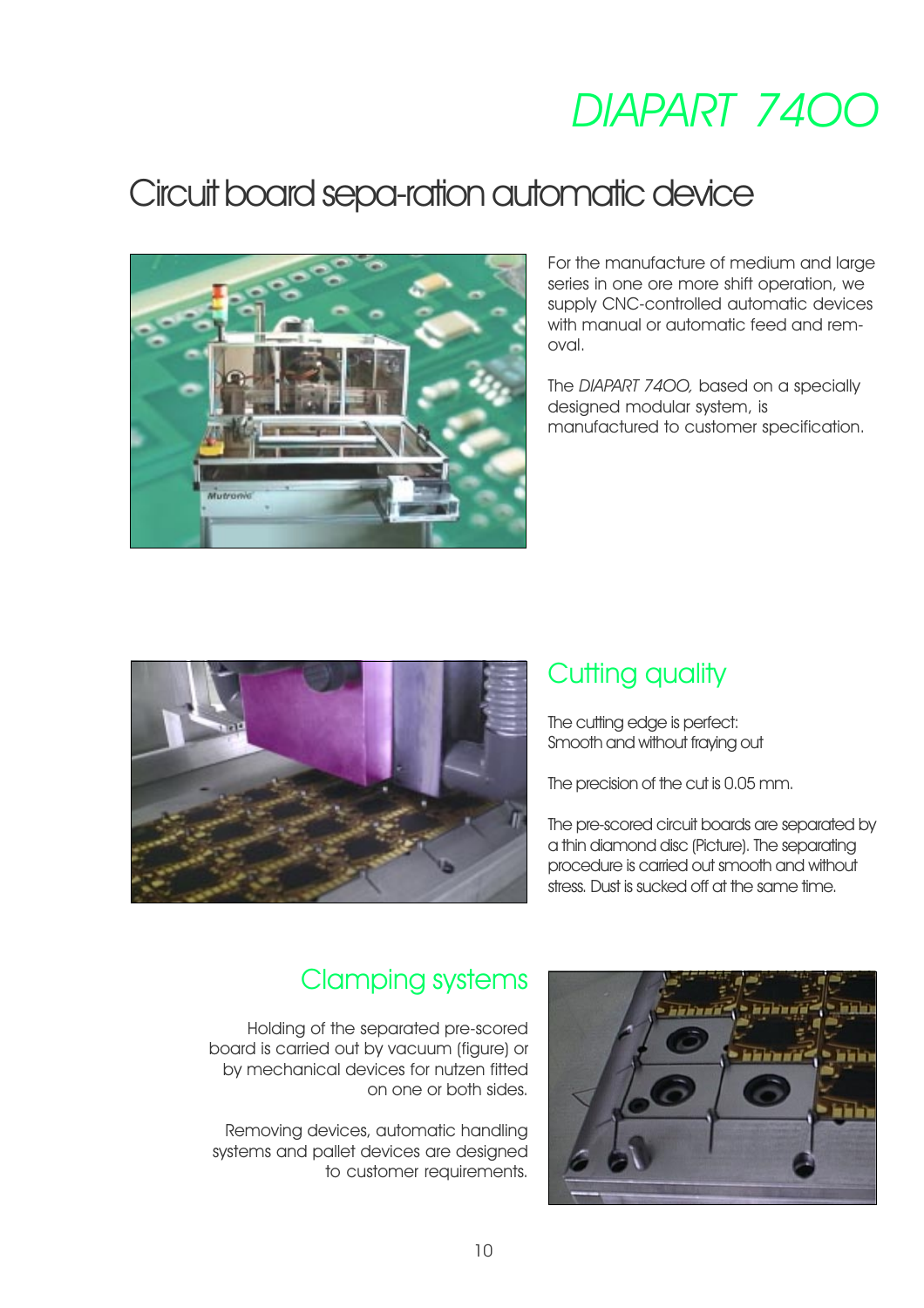# DIAPART 820C

## Pre-scored Circuit Board's with milled roots



PBC panels with pre-milled residual roots are divided by a high-speed rotating hob. A hardened steel tongue behind the hob takes up accurate guidance. The cutting procedure is smooth and free of unravelling.

The cutting procedure is smooth and free of unravelling. The cut edge is almost perfect. Components are not damaged by the stress-free procedure.





### DIAPART 82OO

The feed is electrical on this machine, being actuated by a pedal switch.

Centring is identical to type 8100 by placing the grooves on index pins. As an option, for very large pre-scored circuit boards, an electromechanical clamping device can be supplied.

The rate of feed can be set step less.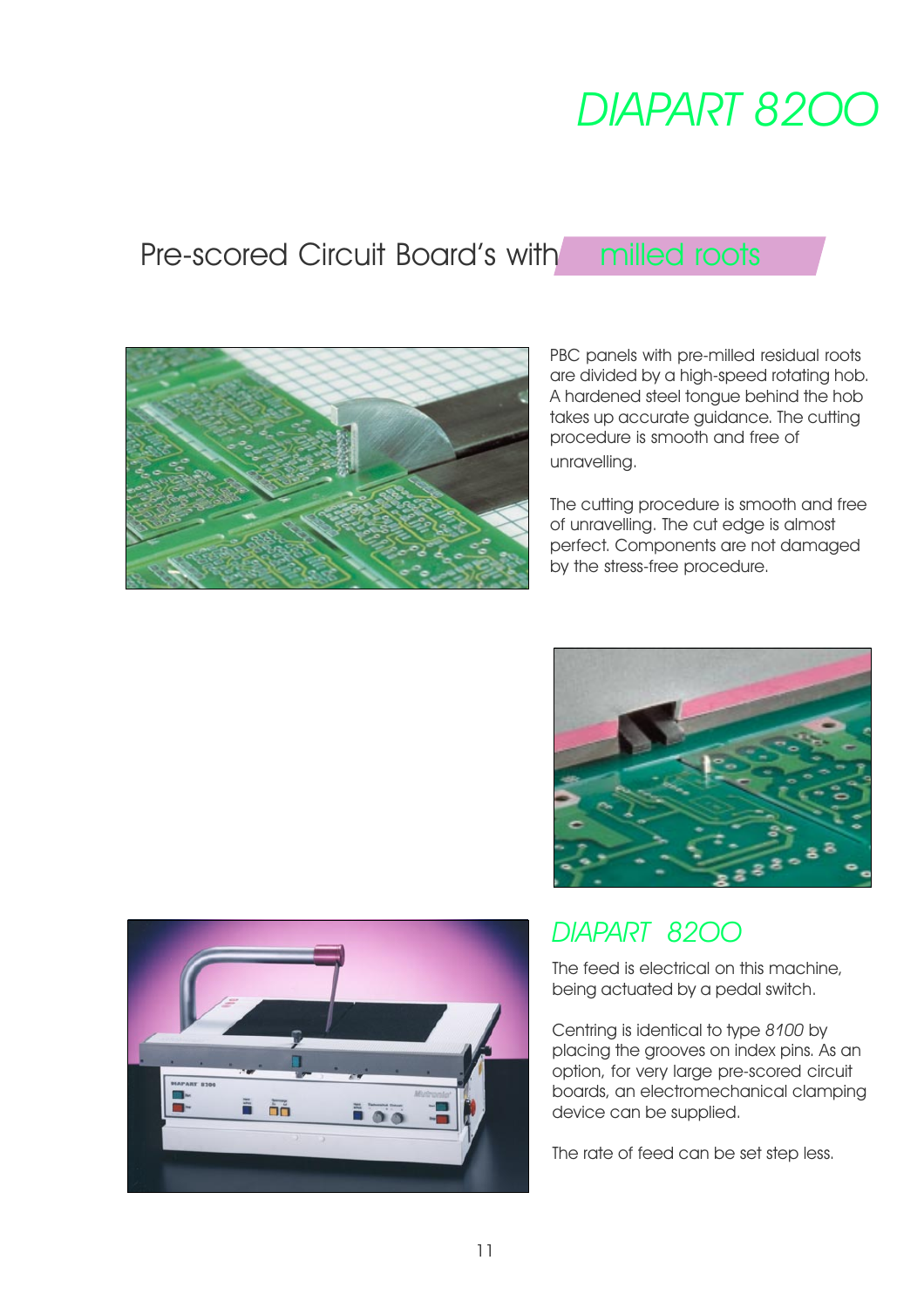## TECHNICAL DATA: DIAPART 82C

Purpose of utilisation:

Cutting pre-milled panel PBC's, SMD or conventional, with fittings on one or both sides. Perfect functional panel cutting system free of disadvantages and side-affects of previous methods.

### Function:

Removal of panel connection roots with diamond-toothed millers and indexed guidance system.

### Advantages: - High cutting performance, 2 - 5 roots per second (depending on panel thickness) - Smooth milled outer edge

- High dimensional accuracy of cut-off LTP panels
- No damage to components caused by mechanical forces
- Slide table permits rational handling (8200)
- No setup time ready for operation in 30 seconds
- Efficient dust extraction via air conveyor chambers flat extraction nozzle

Further details:

DIAPART 82OO: - pneumatic pivoting of guide head

- pneumatically lowered index pins
- Hob change with pneumatic collet chuck
- Electromechanical clamping device for large pre-scored circuit boards (option)
- Working area ESD coated
- SF spindle, speed adjustment from 10.000 50.000 min -1
- Automatic control of dust vacuuming facility

Working procedure:

The pre-scored circuit board is placed against the stop ruler of the sliding table (82OO) or the parallel stop (81OO) and positioned by the index notch element. By this it is ensured that in the following processing step, the milling bit removes exactly the seams between the circuit board! A hardened steel tongue, which is located behind the milling bit, serves, apart from its protective function against unintended contact, an additional positioning and guiding function.

The table plate can be coated with conducting foam material to protect the components from static charging and it also gives a mechanical protection to the SMD-components on the underside. The conventional populated circuit board side is always on the top for the milling procedure. The processing of the circuit boards with mixed placement can, therefore, be carried out without a problem.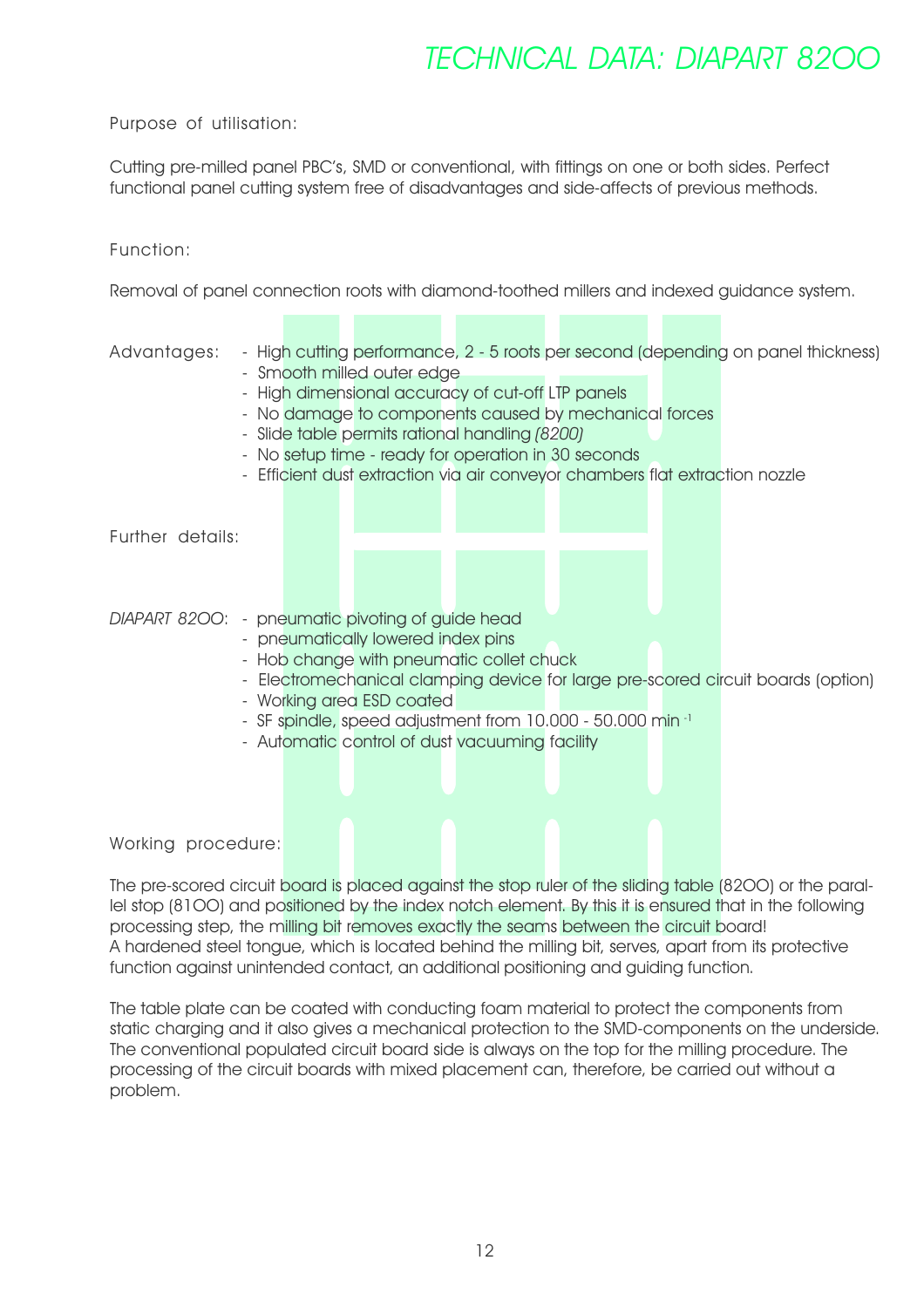# Possible Pre-scored Circuit Boards Variants



We recommend for new designs, as a matter of principle, take into account a straight pre-scored circuit board design (variant A) with free phased out grooves on both sides of the circuit boards (as shown on the drawing)!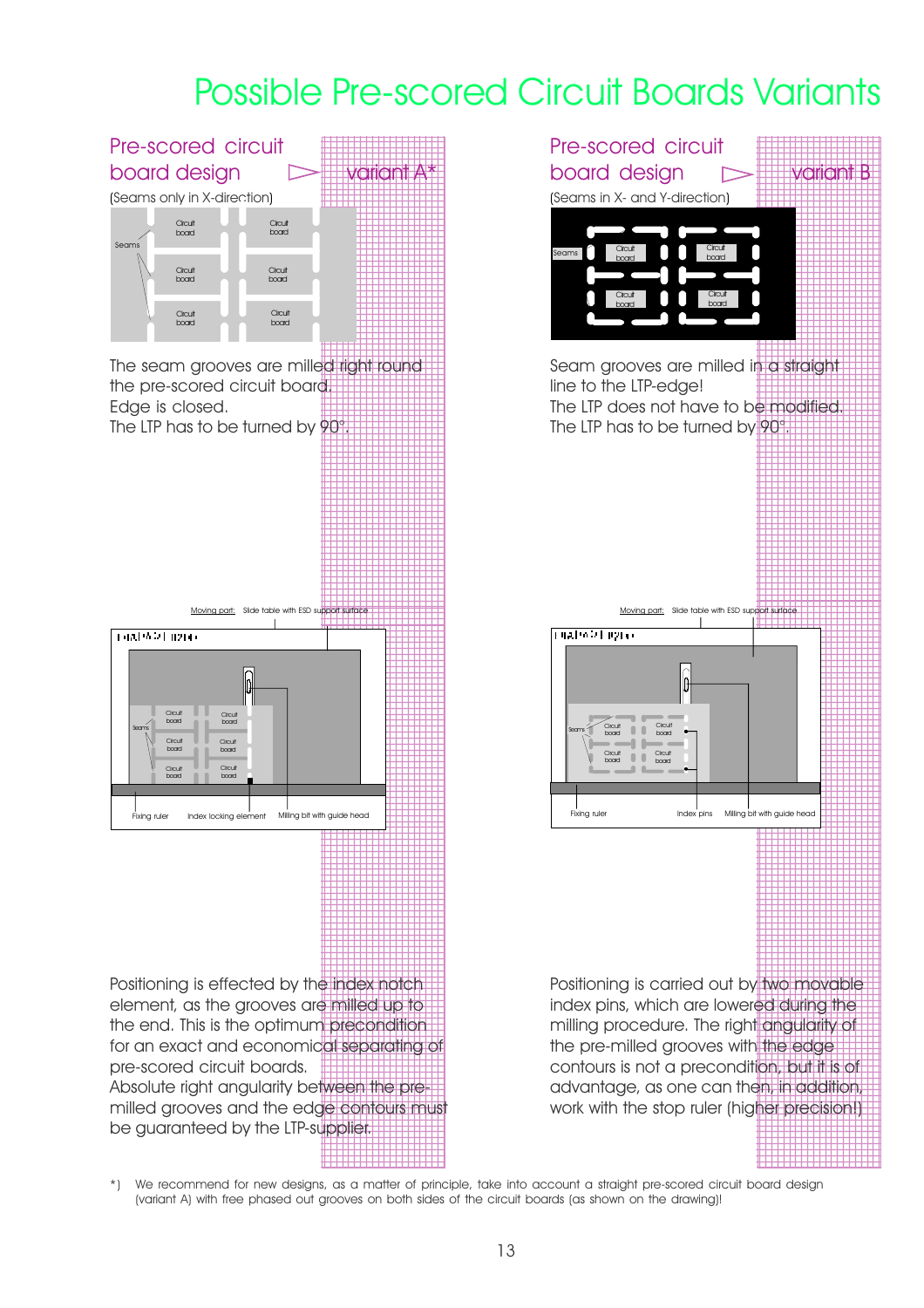## TECHNICAL DATA

### DIAPART 82OO

| Area of application:                    | for panels up to 320 mm<br>more on request |
|-----------------------------------------|--------------------------------------------|
| Spindle performance:                    | 300 Watts (SF spindle)                     |
| Speed:                                  | $5.000 - 50.000$ min <sup>-1</sup>         |
| Collet chuck:                           | standard $3 \text{ mm}$ <sup>1)</sup>      |
| Milling width:                          | $1,0$ mm $-3$ mm                           |
| Clamping:                               | pneumatic with pushbutton                  |
| Traversing path:                        | ca. 320 mm slide table                     |
| Comp. air supply:                       | integrated compressor                      |
| Panel height:                           | max. 12 mm $^{2}$                          |
| Spindle and clamping<br>ring interlock: | electronically secured                     |
| Dimensions:                             | see dimensional drawing                    |
| Weight:                                 | ca. 42 kg                                  |
| Connected load:                         | 230 V/ 50 Hz / 16 A                        |
| Noise level:                            | idling ca. 74 dbA<br>cutting ca. 79 dbA    |
| Working temperature:                    | $+15^{\circ}$ to 25° C                     |
| <b>ESD-Protection:</b>                  | earth connection for<br>wrist joint band   |

1) Other sizes on request

2) See dimensional drawing Page 15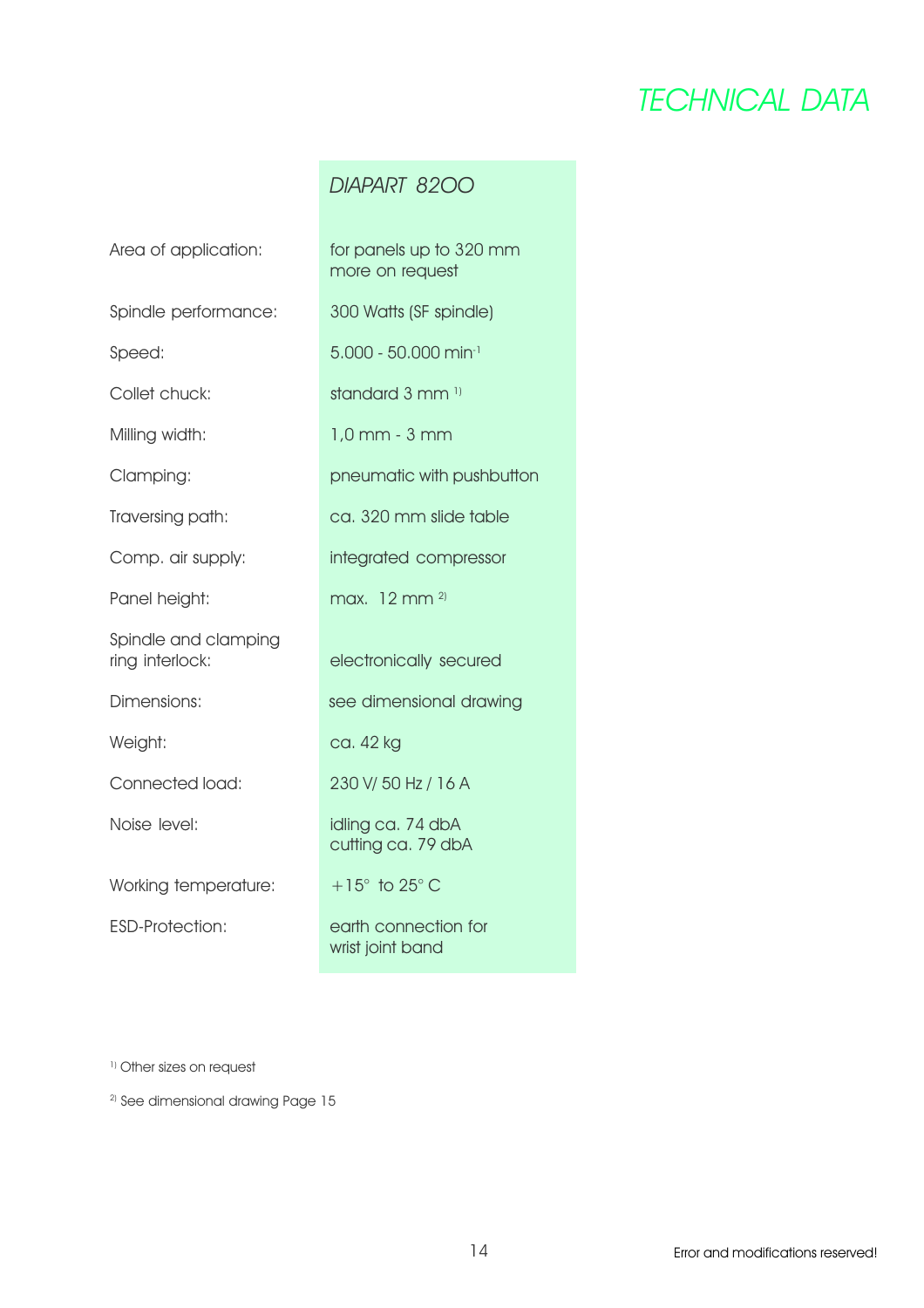# DIMENSIONS DIAPART 82OO:

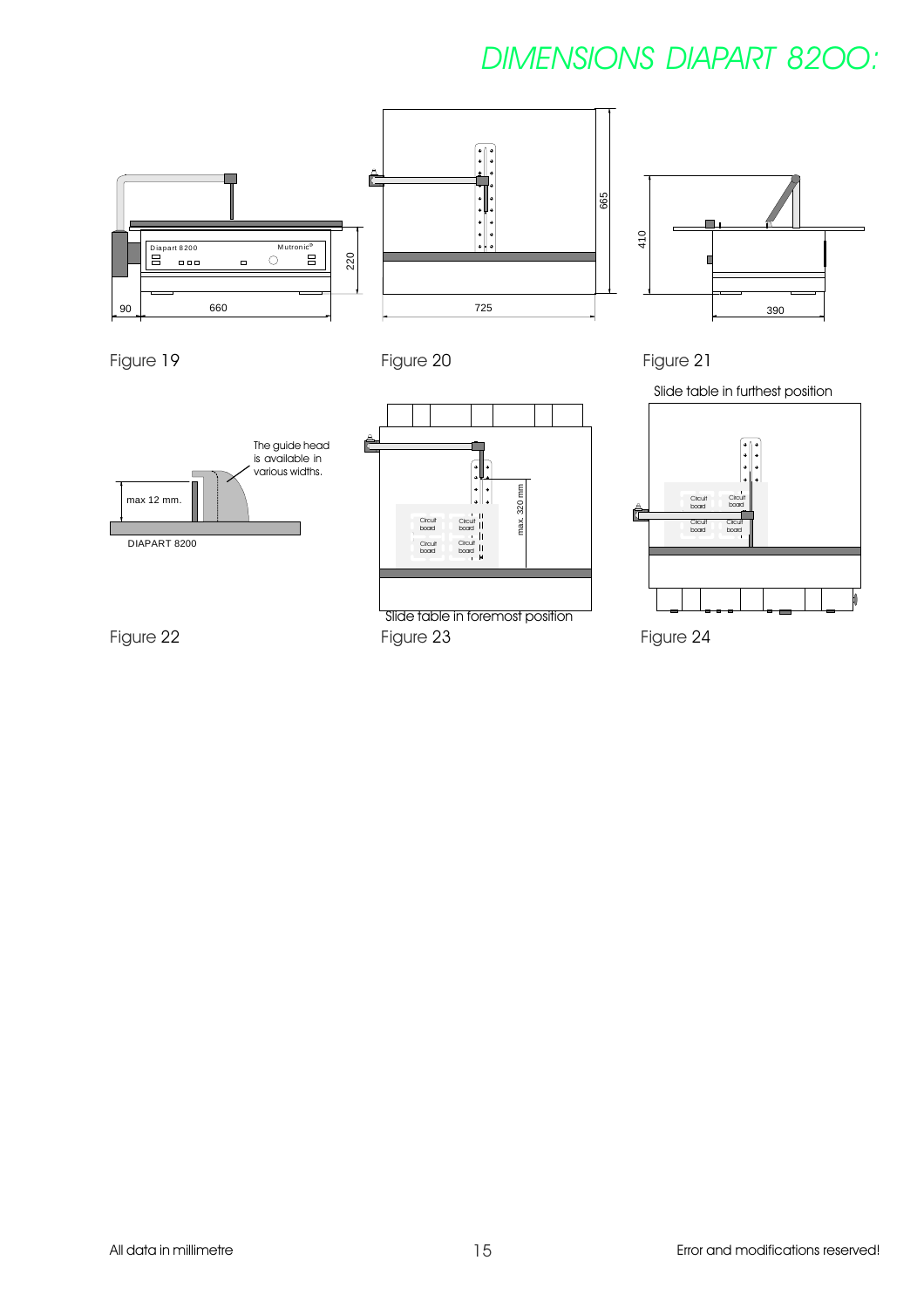# DIAVAC-VACUUMING SYSTEM

### Benefits both your health and the environment

Materials which produce fine or health-endangering dust should always be machined in conjunction with the use of an extraction unit. This particularly applies to machining of fibrestrengthened materials (PCB's, fibre-strengthened plastics etc.)



Using DIAVAC extraction units prevents fine dust particles being blown out into the atmosphere. Not every extraction unit is suited to this task. The DIAVAC extraction units are equipped with a special fine dust filter and thus guarantee optimum results. A socket is provided for connecting the unit.





Chips and dust particles are picked up and removed by the air flow of the vacuuming facility. This is possible, because the suction arm is equipped with an efficient air ducting system with an extremely narrow nozzle head.

Simultaneously, also the dust from underneath the table plate is also sucked off via a Y-branch.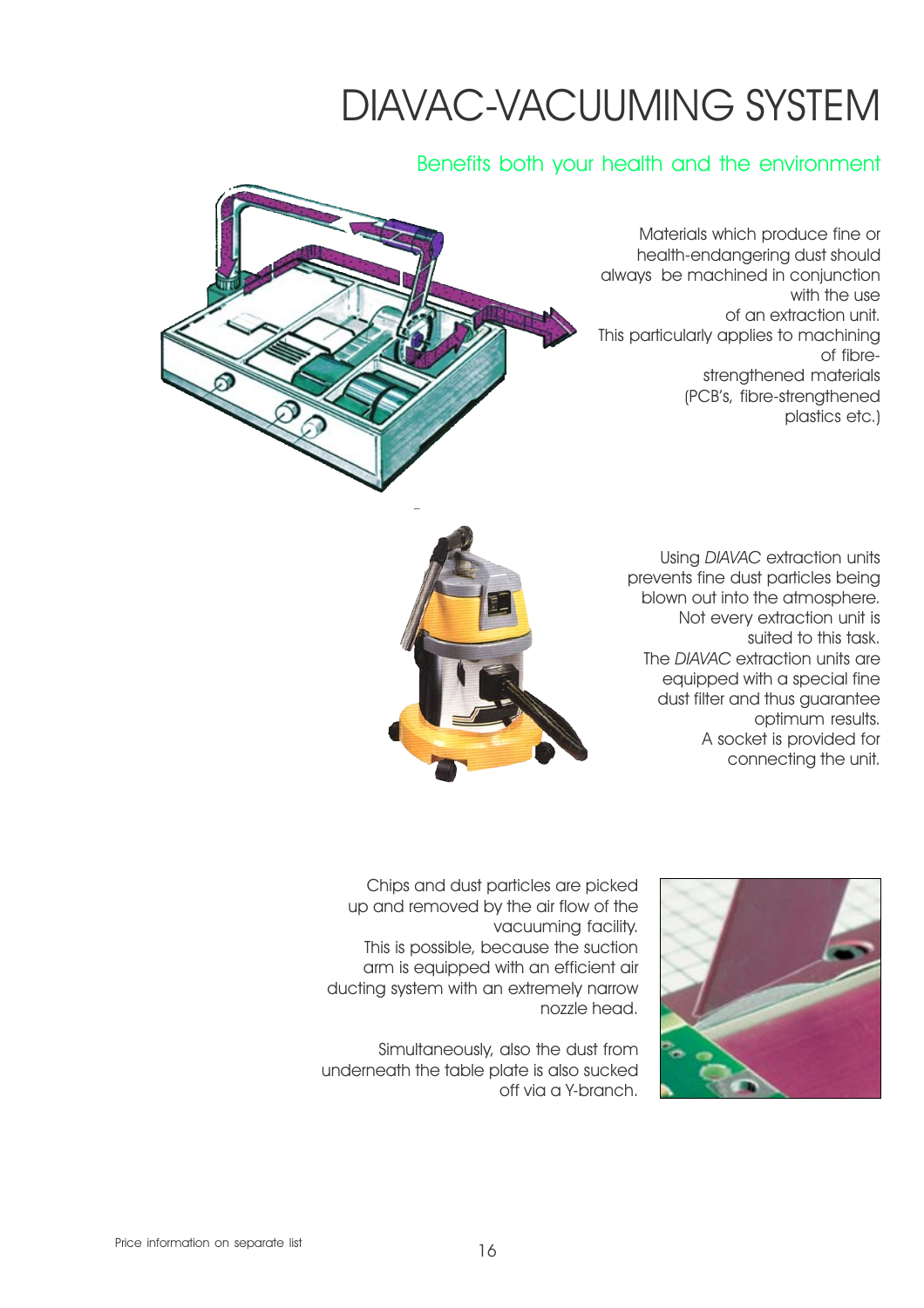# ACCESSORIES DIAPART 7200 / 8200



Machine cabinet (Item No.: 10.06550) is used to include the two Diavac 800 suction systems.



Parallel catch for DIAPART 7200 / 8200 for separating unetched printed circuit boards.



Electrical table feed (Item No.: 10.11900)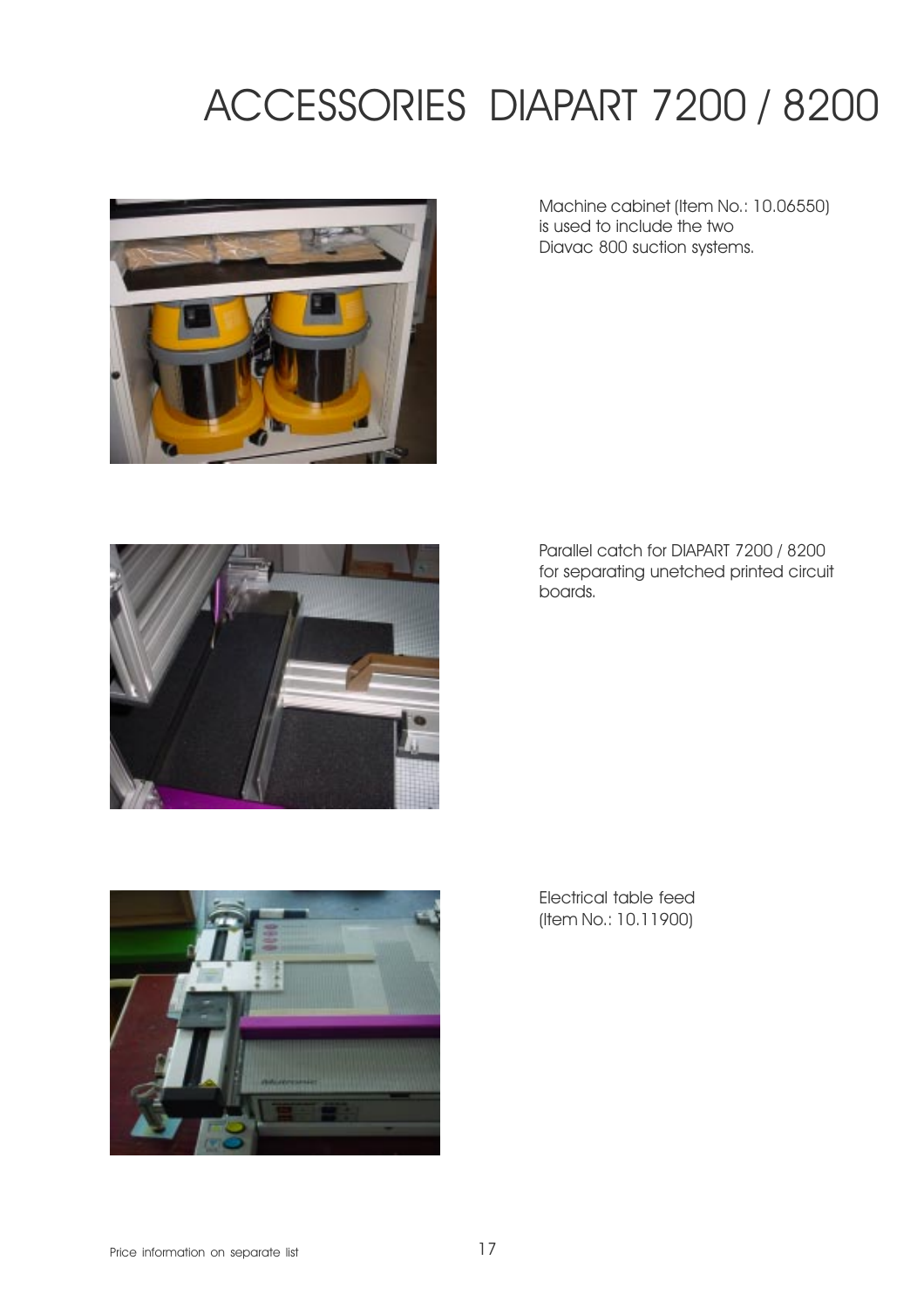

# **TECHNICAL** Q U A L I T I E S

### Drive mechanism and safety

DIADISC precision machines are equipped with special high-speed balanced motors to maintain an universal and broad speed range as possible. An electronic speed regulator controls the motor spindle. The respective load is determined and additional output is readied automatically if necessary.

The speed can be steplessly adjusted throughout the entire range. It is characteristic of the speed that it does not remain entirely constant when the motor is under load, but rather adapts itself accordingly in critical situations.

The tendency of drills and milling hobs to block (along with the possibility of tool fracture as a result) is thus considerably reduced.

#### Material and quality



The construction and assembly elements used (milled and turned parts, ball bearings, etc.) are made exclusively of high-quality materials, such as non-corrosive stainless steel, special anodised aluminium or brass. Particularly important construction parts, such as chassis, bearing seats, pulleys and drive shafts are made of solid raw material turned, milled and ground on precision CNC machines.

Punched and bent parts are not used, due to their tolerance and stability characteristics. Parts from other suppliers, such as motors, control electronics and bearings, are produced exclusively in Germany, Austria and Switzerland in accordance with our production and quality stipulations. This ensures a long-term guarantee of both precision and the supply of spare parts.

#### Development and production



All DIADISC machines are developed in our production facilities and brought to their final technical maturity under the direction of engineers and experienced technicians. The machines are designed for lengthy periods of application, constructed with suitable stability and comply with currently valid standards.

Newly developed options are so designed as to be also suitable in most cases for retrofitting older serial models.

Machines and options are thus useful longterm investments.

The entire final production and quality control is carried out at our works in Rieden.

Further options and detailed information are contained in the separate price list. Please make enquiries in advance with regard to prices in the event of placing an order, as these can be subject to change.